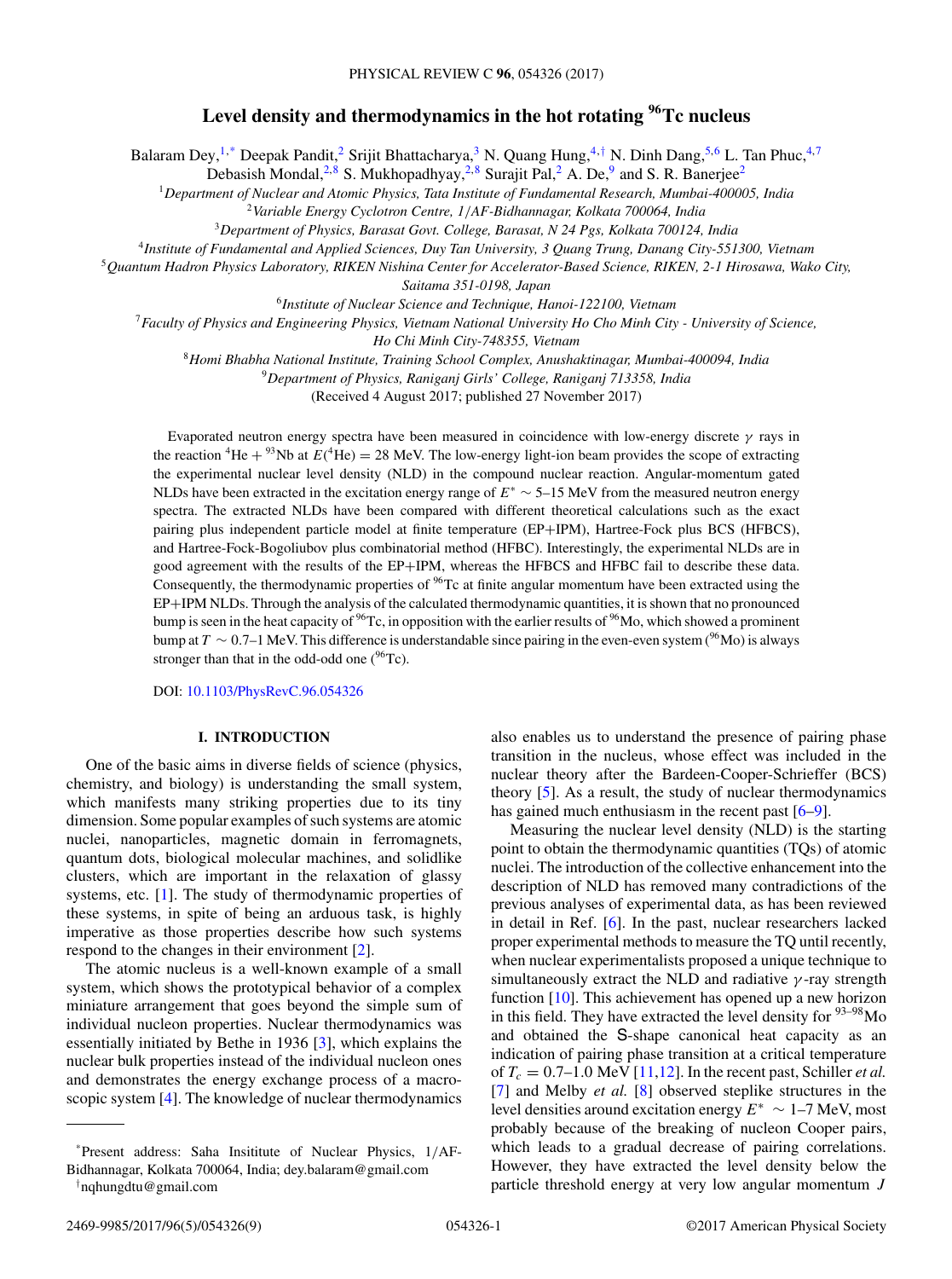<span id="page-1-0"></span>(a few  $\hbar$ ) and extrapolated it to the higher energy using the functional form of the Fermi gas (FG) model [\[3\]](#page-8-0) to estimate the TQ. However, the knowledge of NLD functional form is not yet satisfactory due to the lack of experimental data at high  $E^*$  and J. Therefore, it would be better if one could measure the NLD below and above the particle threshold, and compare the measured data with a consistent theoretical calculation to investigate thermodynamic properties of atomic nuclei. On the other hand, the inverse level density parameter, which is an important ingredient in the functional form of the FG model [\[3\]](#page-8-0), should be measured experimentally as it varies strongly with T and  $J$  [\[13–16\]](#page-8-0). In addition, all the reported information on nuclear thermodynamics is at a very low  $J$  (a few  $\hbar$ ). Till now, there is no information of nuclear thermodynamics at a higher  $J$ , that is, a question still remains on how angular momentum affects the thermodynamic behavior of atomic nucleus.

Precise measurement of NLD is a very difficult task due to the lack of proper experimental technique. The nuclear levels can be divided into two energy regions, namely the low-energy discrete region (below 3–5 MeV) and the highenergy continuum one  $(>5 \text{ MeV})$ . In the low-energy region, the NLD is directly measured by counting the discrete levels, whereas above the region of discrete levels, it is measured by using some model-based functions (constant temperature formula, Fermi Gas model, etc.) with some parameters (level density parameter, spin cutoff factor, etc.). The parameters in the model-based function are either taken from the systematics or experimentally measured. There are several approaches to experimentally estimate the NLD above the discrete region. One of them is the Oslo method, which extracts the NLD from the particle- $\gamma$  coincidence matrices by using inelastic scattering and/or transfer reactions [\[10\]](#page-8-0). Another one is by measuring the particle evaporation spectra from compound nuclear reactions  $[17,18]$ . The Oslo method is limited to a region of low excitation energy (up to the particle threshold) and low  $J$  (a few  $\hbar$ ), whereas it is possible to extract the NLD beyond or below the particle threshold at higher J by using the particle evaporation technique. The major problem with the particle evaporation technique is the possible contributions from the multistep and direct reactions. However, the use of a low-energy light-ion beam  $(\alpha)$  could provide the scope for extracting the NLD from a particular channel and the contributions from direct reaction can be ruled out by measuring the particle spectra at backward angle. The consistency of these two experimental techniques has been checked in Ref. [\[18\]](#page-8-0), where it has been shown that particle spectra are most suitable for NLD studies.

In the present work, the angular momentum gated NLDs in the excitation energy range of  $E^* \sim 5-15$  MeV are extracted by using the evaporated neutron energy spectra in the  ${}^{4}$ He  $+ {}^{93}$ Nb reaction. The advantage of using the light-ion beam is that, at lower excitation energy, the compound nucleus mainly decays via the  $1n$  channel and thus produces the residual nucleus  $96$ Tc. Angular momentum information is extracted by measuring the low-energy discrete  $\gamma$  rays. The inverse level density parameter  $(k)$ , an important ingredient in the calculation of NLD, is also measured directly in our experiment. The extracted NLD is then compared with the results of different microscopic calculations and the best matched

NLD has been used to investigate the thermodynamics of  $96$ Tc at different T and J. In addition, the spin cutoff factor as a function of excitation energy has also been extracted from the ratio of NLDs at different angular momenta.

#### **II. EXPERIMENTAL DETAILS AND ANALYSIS**

The experiments were carried out at the Variable Energy Cyclotron Center, Kolkata using a light-ion  $\alpha$  beam from the K-130 cyclotron. A self-supporting 1 mg/cm<sup>2</sup> thick <sup>93</sup>Nb target (99.9% enriched) was bombarded by  $\alpha$  beam at  $28$  MeV populating  $97$ Tc nucleus at the initial excitation energy of 29.3 MeV. A liquid organic scintillator-based (BC501A) neutron detector [\[19\]](#page-8-0), placed at a distance of 150 cm from the target position, was used to detect the evaporated neutrons in coincidence with the low-energy discrete  $\gamma$  rays. The neutron detector was placed at a backward angle of 125◦ with respect to the beam direction in order to remove the contributions from the direct reaction. A 50-element low-energy  $\gamma$ -multiplicity filter [\[20\]](#page-8-0) was used to detect those low-energy discrete  $\gamma$  rays in order to make an angular momentum gated measurements. The multiplicity filter (consisting of 50  $BaF<sub>2</sub>$  detectors, each having dimension of  $3.5 \times 3.5 \times 5$  cm<sup>3</sup>) was split into two blocks of 25 detectors each, in a staggered castle-type geometry to equalize the solid angle for each multiplicity detector element, and placed at a distance of 5 cm above and below the center



FIG. 1. (a) Time-of-flight and (b) pulse shape discrimination (bottom panel) spectra in the reaction of <sup>4</sup>He + <sup>93</sup>Nb at  $E_{lab}(^4He)$  = 28 MeV.  $Q_L$  and  $Q_S$  are the charge integrated over the long (2  $\mu$ s) and short integration (50 ns) gate widths, respectively.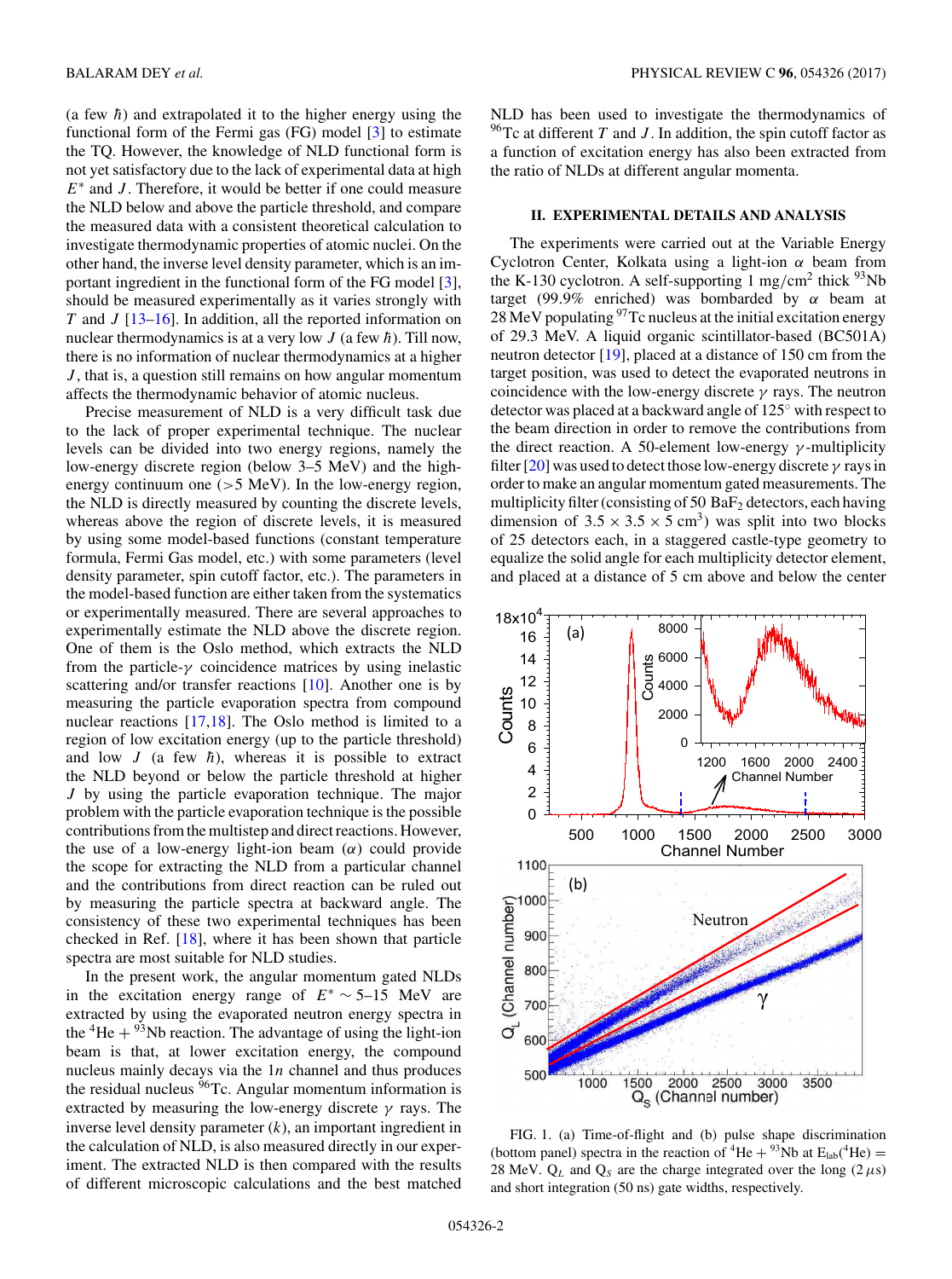<span id="page-2-0"></span>of scattering chamber. The efficiency of the multiplicity setup was 56% as calculated using the GEANT4 simulation [\[21\]](#page-8-0).

The evaporated neutrons were measured by the time-offlight (TOF) technique. The START trigger was generated from the  $\gamma$ -multiplicity filter when at least one detector, each from the top and bottom blocks, fired in coincidence, above an energy threshold of 250 keV. The STOP trigger was generated when the signal in the neutron detector crossed a threshold of 250 keV. The neutron- $\gamma$  discrimination was achieved by both the pulse shape discrimination (PSD) and TOF techniques. The typical TOF and PSD spectra obtained from the present experiment are shown in Fig. [1.](#page-1-0) The event was recorded when both top and bottom multiplicity detectors fired in coincidence with the signal (with the threshold >250 keV) from the neutron detector. The beam dump was heavily shielded with lead bricks and borated paraffin to keep the background of the detectors at a minimum level. A CAMAC-based electronics and VME-based data acquisition system were used to simultaneously record the energy and time information of the detectors.

The neutron TOF spectrum was converted to the energy spectrum using the prompt  $\gamma$  peak as a time reference. The efficiency correction for the neutron detector was performed using GEANT4 simulation code  $[21]$ . The multiplicity folds (the number of detectors fired) were obtained by measuring the low-energy discrete  $\gamma$  rays. The experimental fold distribution of the multiplicity filter was converted to the angular momentum distribution using the GEANT4 simulation with the approach discussed in Ref. [\[20\]](#page-8-0). The uncertainty in the extracted angular momentum was  $\pm 4\hbar$ . The fold and angular-momentum distributions are shown in Fig 2. The fold-gated neutron energy spectra are shown in Fig. 3. The error bars shown in Fig. 3 are due to counting statistics only.

## **III. DESCRIPTION OF NUCLEAR LEVEL DENSITY BY USING STATISTICAL MODEL**

The fold-gated neutron energy spectra were fitted to the statistical model CASCADE [\[22\]](#page-8-0) calculations with the NLD prescription (FG model) [\[3\]](#page-8-0) given by

$$
\rho(E^*, J) = \frac{2J + 1}{12\theta^{3/2}} \sqrt{a} \frac{\exp(2\sqrt{aU})}{U^2},
$$
 (1)

where,  $\theta = \frac{2I_{\text{eff}}}{h^2}$ ,  $I_{\text{eff}}$  is the effective rigid-body moment of inertia,  $\alpha$  is the level density parameter. The available energy is  $U = E^* - \frac{J(J+1)}{\theta} - S_n - \Delta P$ , where  $S_n$  and  $\Delta P$  are the neutron separation energy and pairing energy, respectively. In the CASCADE calculation, the Ignatyuk's prescription of level density parameter  $a$  was adopted  $[23]$ , which takes into account the nuclear shell effects at low excitation energy and connects smoothly to the liquid drop value at high excitation. The Ignatyuk's prescription is given by

$$
a = \tilde{a} \left\{ 1 - \frac{\Delta S}{U} [1 - \exp(-\gamma U)] \right\},\tag{2}
$$

where  $\gamma = \frac{0.4A^{4/3}}{\tilde{a}}$ ,  $\tilde{a} (=A/k)$  is the asymptotic Fermi gas value -of the liquid-drop NLD parameter at the excitation energy where shell effects melt, leaving a smooth dependence on nu-



FIG. 2. (a) Experimental fold distribution along with the GEANT4 simulation. (b) Angular momentum distribution for different folds (*F*) for the <sup>4</sup>He + <sup>93</sup>Nb reaction at 28 MeV incident energy.

clear mass A, whereas  $\Delta S$  is the shell correction obtained from the difference of the experimental and the liquid-drop model masses and  $\gamma$  is the rate at which the shell effect damps with increasing the excitation energy. The transmission coefficients for the statistical model calculation are obtained from the optical model. The potential parameters for neutron, proton, and  $\alpha$  are taken from Refs. [\[24–26\]](#page-8-0), respectively. The moment of inertia of the CN is taken as  $I_{\text{eff}} = I_0(1 + \delta_1 J^2 + \delta_2 J^4)$ , where  $I_0 = \frac{2}{5} M A^{5/3} r_0^2$  is the moment of inertia of a spherical nucleus,  $\delta_1$  and  $\delta_2$  are the deformability parameters, and  $r_0$  is the radius parameter. The values of  $\delta_1$  and  $\delta_2$  used in the CASCADE code are  $2 \times 10^{-5}$  and  $2 \times 10^{-8}$ , respectively. The role of the deformability parameters  $\delta_1$  and  $\delta_2$  is found to be inconsequen-



FIG. 3. Evaporated neutron energy spectra (filled circles) along with results of the statistical model calculations (continuous line) for different folds  $(F)$ .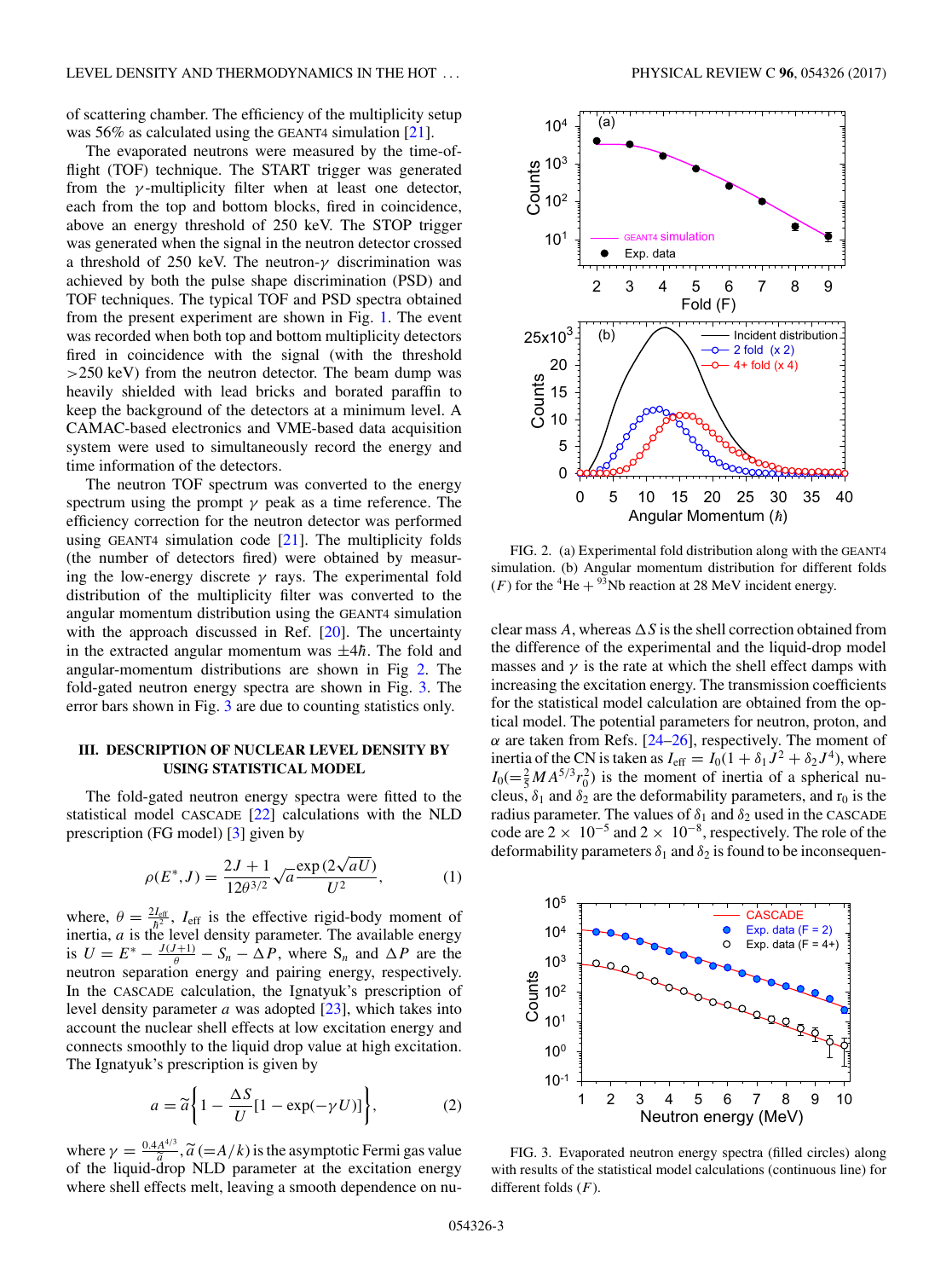<span id="page-3-0"></span>

FIG. 4. Neutron contribution (CASCADE) from different channels along with experimental data for fold  $F = 2$ .

tial and the shape of neutron energy spectra depends mostly on the level density parameter. The neutron energy spectra along with the best-fitted CASCADE calculations are shown in Fig. [3.](#page-2-0)

The measurable quantities in Eq.  $(1)$  are the angular momentum (*J*) and inverse level density parameter  $(k = A/\tilde{a})$ .<br>The encular momentum distribution was extremed from the The angular-momentum distribution was extracted from the experimental fold distributions and was used as inputs for different folds in the CASCADE code. The inverse level density parameter was estimated from the experimental neutron spectra after the best fitting with statistical model calculation using a  $\chi^2$ -minimization technique within the energy range of 3–9 MeV (see, e.g., Fig. [3\)](#page-2-0). Thereafter, the measured neutron energy spectra, best-fitted spectra,  $k$  and  $J$  are used in the FG model [\(1\)](#page-2-0) to extract the experimental NLD using the equation following the approach presented in Refs. [\[17,27,28\]](#page-8-0), namely

$$
\rho_{\exp}(E_X) = \rho_{\rm fit}(E_X) \frac{(d\sigma/dE)_{\rm exp}}{(d\sigma/dE)_{\rm fit}}.\tag{3}
$$

Here,  $(d\sigma/dE)_{\text{exp}}$  and  $(d\sigma/dE)_{\text{fit}}$  are the experimental neutron evaporation and best-fitted theoretical spectra, respectively. The excitation energy is  $E_X = U - E_n^{\text{CM}}$ , where  $E_n^{\text{CM}}$  is the neutron energy in the center-of-mass frame. The quantity  $\rho_{\text{fit}}(E_X)$  is the best-fitted level density taken from CASCADE calculation as has been discussed above.

To identify the predominant contributor, the neutron evaporation spectra from different nuclei in the decay chain of the CN were extracted from the CASCADE code and are displayed in Fig. 4 along with the total neutron energy spectra. It can be clearly seen that the contribution in the neutron energy of 3–10 MeV is mainly dominated by the  $1n$  channel, producing the residual nucleus <sup>96</sup>Tc. The contribution of 1n channel with respect to the 2<sup>n</sup> channel in this energy range is <sup>∼</sup>90%. Hence, in this case, the extraction of the experimental level density parameter using  $\chi^2$  minimization in the energy range of 3–9 MeV enables one to select the contribution mostly from the <sup>96</sup>Tc nucleus.

## **IV. MICROSCOPIC DESCRIPTION OF NUCLEAR LEVEL DENSITY**

The experimental data are compared with results of the microscopic calculation based on the exact solutions

of the pairing Hamiltonian for a given number of singleparticle levels around the Fermi surface in combination with the independent-particle model for the remaining portion of the single-particle spectrum (EP+IPM) [\[29\]](#page-8-0). The details of this microscopic model are given below.

The model considers the pairing Hamiltonian describing a system of neutrons (*v*) and protons  $(\pi)$  moving in the corresponding mean-field potentials and interacting via monopole pairing forces with constant parameters  $G_\tau$  ( $\tau = \nu, \pi$ ). The Hamiltonian is taken in its usual form as

$$
H = \sum_{k} \epsilon_k (a_k^{\dagger} a_k + a_{-k}^{\dagger} a_{-k}) - \sum_{\tau} G_{\tau} \sum_{k,k'}^{\tau} a_k^{\dagger} a_{-k'}^{\dagger} a_{-k'} a_{k'},
$$
\n(4)

where  $a_{\pm k}^{\dagger}$  and  $a_{\pm k}$  denote the particle creation and annihilation operators, respectively, on the kth single-particle levels in the deformed basis. This Hamiltonian can be diagonalized to find all the exact eigenvalues  $\mathcal{E}^S$  and single-particle occupation numbers  $f_k^S$  at different total seniorities S [\[30\]](#page-8-0), which stand for the total numbers of unpaired particles. These exact solutions are then embedded into the CE to construct the exact partition function at  $T \neq 0$  as [\[31\]](#page-8-0)

$$
Z_{\rm CE}(\beta) = \sum_{S} d_S e^{-\beta \mathcal{E}^S},\tag{5}
$$

where  $d_S = 2^S$  is the degeneracy and  $\beta = 1/T$  is the inverse of temperature. Because the size of the matrix to be diagonalized in the pairing Hamiltonian (4) cannot be too large, this exact CE partition function is limited to the description of thermal properties only of the levels around the Fermi surface. To find the total partition function of the whole system, this exact CE partition function is combined with those obtained within the IPM by using Eq. (15) of Ref. [\[32\]](#page-8-0), under the assumption that pairing is negligible for the levels far from the Fermi surface. The total partition function obtained in this way becomes

$$
\ln Z' = \ln Z'_{tr} + \ln Z'_{sp} - \ln Z'_{sp,tr},\tag{6}
$$

where  $Z'$  is defined as the partition function with respect to the ground-state energy  $\mathcal{E}_0$ , namely  $Z' \equiv Z e^{\beta \mathcal{E}_0}$  with  $Z = Z_{CE}(\beta)$ in Eq. (5). In Eq. (6),  $Z'_{tr}$  is the CE partition function for the truncated single-particle spectrum, which consists of the levels around the Fermi surface;  $Z'_{sp}$  is the partition function obtained within the IPM for the entire single-particle spectrum from the bottom of the potential up to the closed shell with  $N = 126$ , whereas  $Z'_{\text{sp,tr}}$  is the same partition function but for the truncated single-particle spectrum around the Fermi surface, which is already used for calculating  $Z'_{tr}$ . Based on the partition function (6), one can easily calculate all the nuclear TQ following the standard equations discussed in Ref. [\[3\]](#page-8-0). As a result, the density of states  $\omega(E^*)$  at temperature  $T =$  $\beta_0^{-1}$  is calculated approximately by applying the method of steepest descent in evaluating the Laplace transformation of the partition function as [\[33\]](#page-8-0)

$$
\omega(E^*) = e^{S(E^*)} \left(-2\pi \frac{\partial \mathcal{E}}{\partial \beta_0}\right)^{-1/2},\tag{7}
$$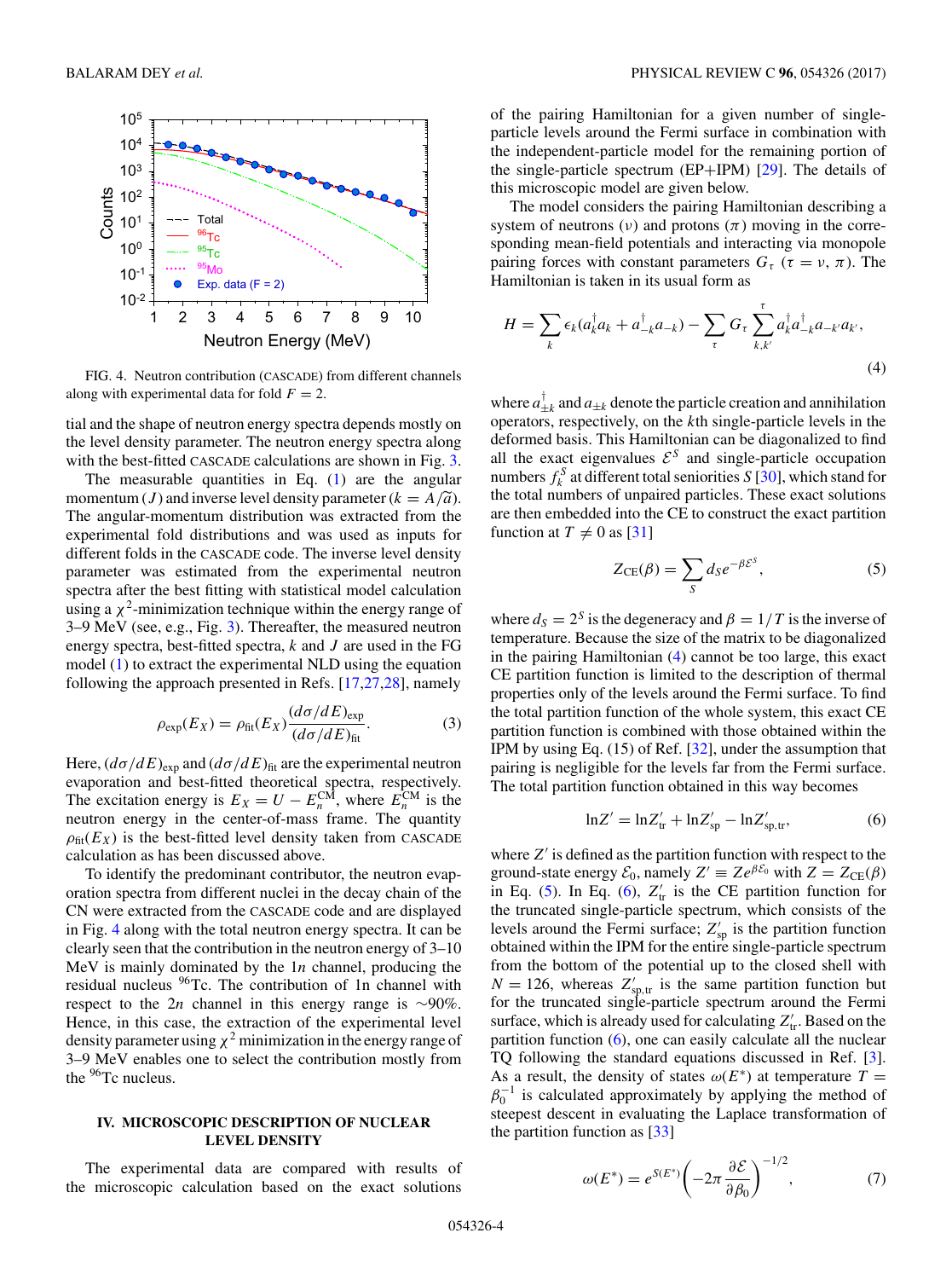<span id="page-4-0"></span>where

$$
E^*(T) = \mathcal{E}(T) - \mathcal{E}(T = 0)
$$
\n(8)

is the excitation energy of the system. For spherical nuclei at high  $E^*$ , the NLD  $\rho(E^*, M)$  at a given z projection of angular momentum J can be estimated from the density of states  $\omega(E^*)$ by using the Gaussian approximation as [\[33,34\]](#page-8-0)

$$
\rho(E^*,M) \simeq \frac{\omega(E^*)}{\sigma\sqrt{2\pi}} \exp\biggl[-\frac{M}{2\sigma^2}\biggr].
$$
 (9)

The NLD  $\rho(E, J)$  at a given total spin J can be then obtained as the difference between the level density with z projection  $M = J$  and that with  $M = J + 1$  as [\[33–35\]](#page-8-0)

$$
\rho(E, J) = \rho(E, M = J) - \rho(E, M = J + 1)
$$

$$
\simeq \frac{2J + 1}{2\sigma^3 \sqrt{2\pi}} \omega(E) \exp\left[-\frac{J(J + 1)}{2\sigma^2}\right], \quad (10)
$$

where  $\sigma$  is the spin cutoff parameter depending on the nuclear moment of inertia  $\mathcal I$  as  $\sigma_{\perp(\parallel)}^2 = \mathcal I_{\perp(\parallel)} T / \hbar^2$  with  $\mathcal I_{\perp(\parallel)}$  being the moment of inertia perpendicular (parallel) to the symmetry axis of the nucleus. The perpendicular spin cutoff parameter is empirically given based on the limit of rigid body [\[36\]](#page-8-0)

$$
\sigma_{\perp}^2 \approx 0.015 A^{5/3} T. \tag{11}
$$

The parallel spin cutoff factor  $\sigma_{\parallel}$  is obtained from  $\sigma_{\perp}$  by using the empirical relation [\[37\]](#page-8-0)

$$
\sigma_{\perp}^2 = \sigma_{\parallel}^2 \frac{1 + \beta_2/3}{1 - 2\beta_2/3},\tag{12}
$$

where  $\beta_2$  is the quadrupole deformation parameter. For spherical and deformed nuclei, the collective and rotational degrees of freedom, which strongly enhance the level density but are not taken into account in the Hamiltonian [\(4\)](#page-3-0), should be included in the NLD. As a result, instead of Eq. (10), one obtains the approximate formulas of the total NLD  $\rho_{\text{vib}}$  for (quasi)spherical nuclei and  $\rho_{\text{rot}}$  for well-deformed ones as [\[34\]](#page-8-0)

$$
\rho_{\text{vib}}(E,J) \approx \frac{2J+1}{2\sigma_{\parallel}^3 \sqrt{2\pi}} \frac{\omega(E)}{(1 - e^{-\beta \Omega_{\lambda}})^{2\lambda+1}} \exp\left(-\frac{J(J+1)}{2\sigma_{\parallel}^2}\right),\tag{13}
$$

$$
\rho_{\text{rot}}(E, J) \approx \frac{1}{2\sigma_{\parallel}\sqrt{2\pi}}\omega(E)
$$

$$
\times \sum_{K=-J}^{J} \exp\left[-\frac{K^2}{2\sigma_{\parallel}^2} - \frac{J(J+1) - K^2}{2\sigma_{\perp}^2}\right], \quad (14)
$$

with  $\Omega_{\lambda}$  in Eq. (13) being the phonon energy of the vibrational excitation corresponding to the phonon multipolarity  $\lambda$ , and the projection  $K$  of total angular momentum  $J$  on the symmetry axis in Eq. (14). The calculation of  $\rho_{vib}(E,J)$  includes the two most important multipole excitations, namely the quadrupole  $(\lambda = 2)$  and the octupole  $(\lambda = 3)$  ones, whose energies are taken from the experimental data of the first  $2^+$  and  $3^-$  states. The collective enhancement has also been included in the original calculations of the NLD within the EP+IPM by using empirical formulas for the collective vibrational and rotational enhancement factors [\[29\]](#page-8-0).

Given the NLD  $(13)$  or  $(14)$ , one can construct the partition function of the nucleus at a given  $J$  and  $T$ , making use of the inverse Laplace transformation for the level density [\[38\]](#page-8-0) as

$$
Z(\beta, J) = \sum \rho(E, J)e^{-\beta E} \delta E, \qquad (15)
$$

where  $\rho(E, J)$  is obtained from Eq. (13) or (14). Knowing the partition function, one can compute all the TQ of a nucleus at different T and J by using the standard equations discussed in Ref. [\[3\]](#page-8-0), except that the thermodynamic entropy  $S(T)$  should be calculated based on the Clausius definition  $dS = \beta dE$ [\[31\]](#page-8-0), namely

$$
S = \int_0^T \frac{1}{\tau} C(T) d\tau,
$$
\n(16)

where  $C(T) = \frac{\partial \overline{E}(T)}{\partial T}$  is the heat capacity. Consequently, the free energy  $F(T)$  is calculated from  $F = \overline{E} - TS$ , where  $\overline{E} =$  $T^2 \frac{\partial}{\partial T} [\ln Z(T)]$ . The reason for using Eq. (16) is due to the wellknown unphysical divergence of the saddle-point approximation at very low  $E$ , from which the  $J$ -dependent partition functions  $(15)$  as well as the TQ are calculated [\[38\]](#page-8-0). This divergence sometimes leads to a negative value of the entropy at very low T if it is calculated by using the expression  $S = (F - E)/T$ .

The numerical calculations are performed for the nucleus 96Tc, whose single-particle spectra are obtained within the axially deformed Woods-Saxon potential with the quadrupole deformation parameter  $\beta_2$  equal to 0.16 [\[39\]](#page-8-0). The diagonalization of the pairing Hamiltonian [\(4\)](#page-3-0) is carried out for 12 doubly degenerate single-particle levels, with six levels located above and the other six levels below the Fermi surface [\[29\]](#page-8-0). The blocking effect by the odd nucleon is properly taken into account. The pairing interaction parameters  $G<sub>\tau</sub>$  are chosen as  $G_N = 0.47$  MeV and  $G_Z = 0.42$  MeV for neutrons and protons, respectively, so that the neutron and proton exact pairing gaps at  $T = 0$  reproduce their corresponding values obtained from the experimental odd-even mass differences [\[31\]](#page-8-0). The neutron and proton BCS gaps collapse at the critical temperatures  $T_c$  equal to 0.95 MeV and 0.84 MeV, respectively. Meanwhile the exact pairing gaps do not vanish, but monotonically decrease with increasing  $T$  at  $T > 0.6$  MeV and remain finite in the range between 0.4–0.6 MeV even at  $T = 4$  MeV, smoothing out the sharp phase transition from superfluid phase to the normal one in the BCS theory, as shown in Fig. [5.](#page-5-0) This feature of the exact pairing has been discussed thoroughly in the past (see, e.g., Refs. [\[29,31\]](#page-8-0)). The slight increase of the exact gaps with T at  $T \le 0.6$  MeV is caused by the weakening of odd-particle blocking at low T as has been studied in Ref.  $[42]$ .

The TQ at  $J = 12$  and 16h are calculated by using the partition function (15) with the NLD  $\rho(E, J)$  obtained from Eq.  $(14)$  because the <sup>96</sup>Tc nucleus under consideration is asymmetrically deformed with positive value of  $\beta_2 =$ 0.16. These calculated  $\rho(E, J)$  are then compared with the corresponding experimental data as well as those obtained within other approaches such as the Hartree-Fock BCS [\[43\]](#page-8-0) and Hartree-Fock-Bogoliubov plus combinatorial methods (HFBC) for positive and negative parities [\[44\]](#page-8-0).

It is worth noticing that the theoretical calculations of the NLD within the EP+IPM do not require the knowledge of the level density parameter a, which is a Fermi gas concept. It can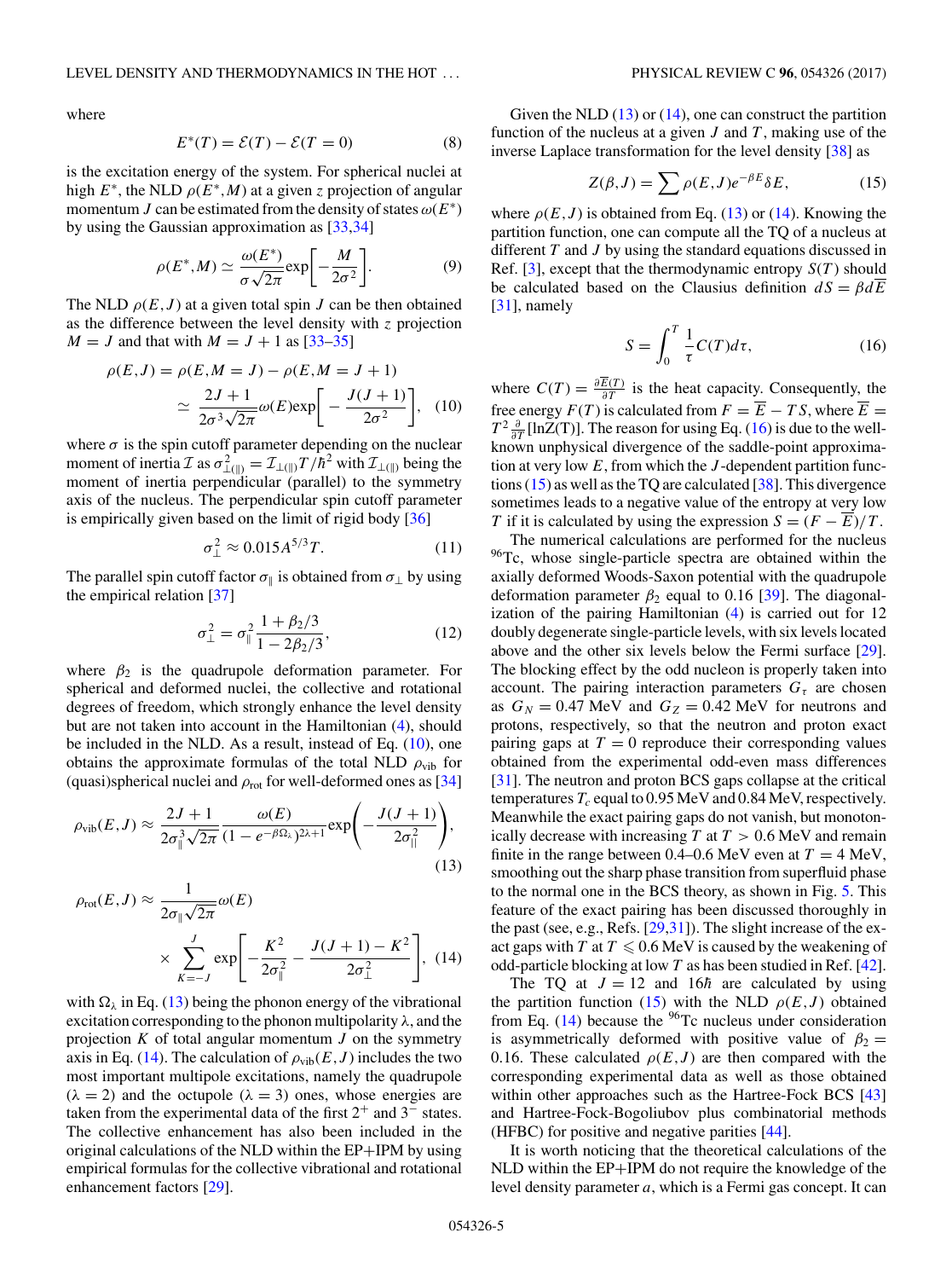<span id="page-5-0"></span>

FIG. 5. Neutron and proton pairing gaps for  $96Tc$  as functions of temperature. The thick and thin lines denote the exact and BCS results, respectively.

be estimated from the theoretical excitation energy  $E^*$  [\(8\)](#page-4-0) by using the Fermi gas formula  $E^* = aT^2$ . The spin cutoff factor  $\sigma_{\parallel}^2$  can also be estimated microscopically in terms of the singleparticle spin projection  $m_k$  and quasiparticle energies  $E_k$  as in Ref. [\[35\]](#page-8-0). This would allow us to study how the moment of inertia depends on the nuclear superfluidity and temperature as has been shown in Fig. 17 of Ref. [\[6\]](#page-8-0), but by using the EP+IPM instead of the BCS pairing. However, this is beyond the scope of the present work, where the EP+IPM calculations are employed to support the experimental measurements of NLDs alone.

### **V. RESULTS AND DISCUSSIONS**

#### **A. Experimental and theoretical nuclear level densities**

The experimental level density along with the results of different theoretical calculations for  $J = 12$  and  $16 \hbar$  are shown in Fig. [7.](#page-6-0) The level density parameter and angular momentum were measured and used in the CASCADE code to calculate the level density. The uncertainty in the level density due to the statistical model parameter (such as different systematics of optical model parameter, radius parameter, diffuseness, etc.) has been checked and found to be ∼10%. The low-energy NLD data (∼1 MeV, represented by the open circles in Fig. [7\)](#page-6-0) are obtained from the total NLD, which is calculated by counting the number of the experimental discrete levels taken from Ref. [\[45\]](#page-8-0). These low-energy data are multiplied by the spin distribution  $f(J)$  = (2J + 1)exp[ $-J(J+1)/2\sigma^2$ ]/[2 $\sigma^3\sqrt{2\pi}$ ] with  $\sigma^2$  being the spin cutoff factor taken from the systematics and weighted over the experimental angular-momentum distribution for a proper comparison with the high-energy data.

It is very important to note that the neutron energy spectra should have negligible contamination from noncompound reactions to obtain the NLD using particle spectra. This is inferred by measuring the evaporated neutron spectra at backward angle where the contributions from direct and preequilibrium reactions are expected to be negligibly small. A previous study confirmed that the neutron energy spectra

measured at backward angles from  $\alpha$ -induced reactions on different mass regions are mainly dominated by compound nuclear reactions [\[46–48\]](#page-8-0). In addition, the experimental fold distributions were generated during the off-line analysis by gating with the high-energy  $\gamma$  rays [\[49\]](#page-8-0) to remove the nonfusion events, which generally appear for the lowest folds. It is observed that the fold distributions gated with high-energy  $\gamma$  rays and with neutrons are almost the same [\[49\]](#page-8-0). Therefore, the good matching between the simulated fold distribution (considering only CN angular momentum distribution) and experimental fold distribution [see Fig.  $2(a)$ ] also confirms the negligibly contribution from nonfusion events.

The error due to J distribution  $(\pm 4)$  is taken care of by using the extracted level density weighted over the experimental J distribution. The present technique for extracting the angular momentum gated level density could be well suited for lighter projectiles such as  $\alpha$  particles at very low excitation energies, where the contribution from only one residue is significant or if the measurement could be carried out in coincidence with the evaporation residue. The importance of this measurement lies in the direct measurement of inverse level density parameter  $k$ at the experimental  $J$  and  $T$  as it is well known that  $k$  changes significantly with J and T  $[13–16]$ . The values of k, J, and T for different folds are shown in Fig. 6.



FIG. 6. The value of  $k$ ,  $J$  and  $T$  for different folds. The dotted and dashed lines represent the  $k$  value according to CGCM  $[40]$  and EGSM [\[41\]](#page-8-0), respectively, as discussed later in the text.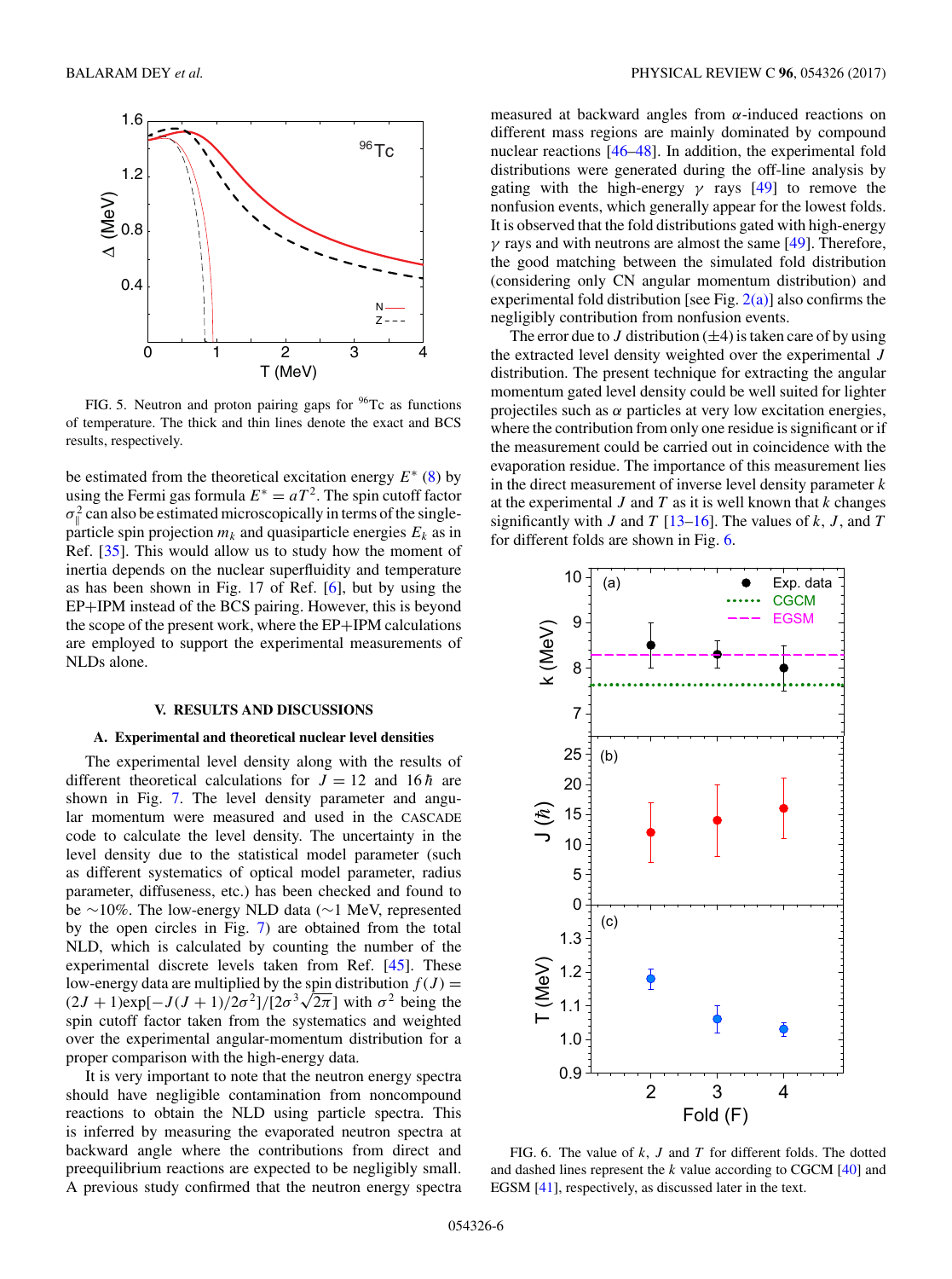<span id="page-6-0"></span>

FIG. 7. Angular momentum gated NLD (filled cirlces) along with the results of different theoretical calculations. Open circles are taken from RIPL-3  $[45]$  weighted over our J distribution and filled triangle is from Hille *et al.* [\[52\]](#page-8-0).

It is evident from Fig. 7 that the EP+IPM NLDs agree well with the experimental data in both low- and higher-energy regions, whereas the NLDs obtained within the HFBCS can describe the experimental data at  $J = 16\hbar$  only and those obtained within the HFBC underestimate the measured data. The reason is that the HFBCS violates the particle number and it does not also take into account thermal fluctuations, which are very important in finite systems as atomic nuclei [\[50\]](#page-8-0). As the result, to fit the experimental data, the NLDs obtained within the HFBCS and HFBC have to be renormalized to the known NLD data, namely the data extracted from the experimental analysis of the cumulative number of discrete levels at low E and the average neutron resonance spacing data at the neutron binding energy  $D_0$  [\[43,44\]](#page-8-0). Unfortunately, the experimental value  $D_0$  for the <sup>96</sup>Tc nucleus is not available at present. Therefore, the HFBCS NLD was normalized to the low- $E$  data only and it certainly does not describe the high- $E$  data as seen in Fig. 7. At the same time, by comparing the NLDs obtained from the HFBC in RIPL-3 [\[45\]](#page-8-0) with those given in BRUSILB [\[51\]](#page-8-0) within the same method but without renormalization, we found that the HFBC NLDs from these two libraries, which are shown in Fig. 7, are exactly the same. This indicates that, without renormalization, the HFBC completely fails to describe the NLD data. It should be mentioned here that no normalization is required within the EP+IPM as has been mentioned in detail in Ref. [\[29\]](#page-8-0).

It is worthwhile noticing that the present experimental data are not normalized as there are no available data at finite angular momentum. Therefore, the NLD of <sup>96</sup>Tc at  $E^* = 6{\text -}6.5$ MeV was estimated from Ref. [\[52\]](#page-8-0) by using the experimentally

measured spin cutoff factor and the corresponding formula described there. The estimated value matches nicely with our level density [as shown in Fig.  $7(a)$ ]. It is observed that the present experimental data are about 12 times smaller in comparison to neighboring nuclei  $95,96$ Mo at  $E^* = 6$  MeV  $(J = 0<sup>h</sup>)$  due to the finite angular momentum selected in our experiment for  $96Tc$ . Our level density has also been compared with the results of microscopic EP+IPM calculation, which provides the absolute value of NLD and recently explained the level density in other mass regions without any normalization [\[29\]](#page-8-0). The good matching between the present experimental data and EP+IPM results provides the confidence on our measurement of NLD. Therefore, the EP+IPM results for the J-dependent NLDs shown in Fig. 7 together with those for the total NLDs reported in Ref. [\[29\]](#page-8-0) clearly show that the EP+IPM method, which conserves exactly the particle number at both zero and finite temperature, is indeed a microscopic method able to provide a reliable description of both total and angular-momentum-dependent NLD data.

To obtain the NLD for the whole range of  $E^*$ , the composite Gilbert-Cameron model (CGCM) [\[40\]](#page-8-0) has been used in the past. This model combines the constant temperature model at low  $E^*$  with Fermi gas model at higher  $E^*$  to get a realistic  $E^*$ dependent NLD. The CGCM model gives  $\tilde{a} = \alpha A + \beta A^{2/3}$ , where A is the mass number, the parameters  $\alpha$  and  $\beta$  are estimated as  $\alpha = 0.0692559$  and  $\beta = 0.282769$  [\[40\]](#page-8-0), and thus the value of k comes as 7.63 MeV for  $96$ Tc. Another formalism of NLD exists, namely the enhanced generalized superfluid model (EGSM), which takes into account the  $E^*$  shifts, shell dependencies of NLD, and collective enhancement due to vibrational and rotational effects, within the framework of the nuclear superfluidity at low energy and Fermi gas at higher energy [\[41\]](#page-8-0). It gives the corresponding values of  $\alpha$  and  $\beta$  as  $0.093 \pm 0.004$  and  $0.105 \pm 0.014$ , respectively [\[53\]](#page-8-0). The  $E^*$ shift is estimated as  $\delta_{\text{shift}} = 0.617 - 0.00164A$  MeV. In this case, k becomes 8.3 MeV for  $96$ Tc. The k values, based on EGSM and CGCM, have been plotted in Fig. [6\(a\),](#page-5-0) along with the experimental values. Our experimental data agree better with the EGSM values rather than with the CGCM ones. The higher value of experimental  $k$  indicates lower  $\tilde{a}$  that in turn decreases the NLD. This could be explained in the light of the theory of fading out of collectivity in NLD, as the EGSM includes the collective enhancement of NLD [\[15,47–49\]](#page-8-0). This is corroborated by the agreement of experimental data with the results of EP+IPM microscopic calculations, which include the collective enhancement effect.

## **B. Spin cutoff factor**

The ratio of experimental level densities at the same  $E^*$  but different *J* values allows us to extract the energy dependence of the spin cutoff factor  $(\sigma)$  as shown in Fig. [8,](#page-7-0) where the extracted  $\sigma$  as a function of excitation energy is compared with the theoretical approximation  $\sigma_F^2 = 0.01389 \frac{A^{5/3}}{\tilde{a}} \sqrt{aU}$ [\[53\]](#page-8-0) (shown as dotted line). The error bar in the experimental data is estimated from the errors of NLDs and J. Besides, the estimated  $\sigma$  by a frequently used theoretical prediction  $\sigma^2 = 0.1461 \sqrt{a(U - \delta)} A^{2/3}$  [\[6,54\]](#page-8-0) with the pairing energy  $\delta$ is also plotted in the same figure (dashed line). This prediction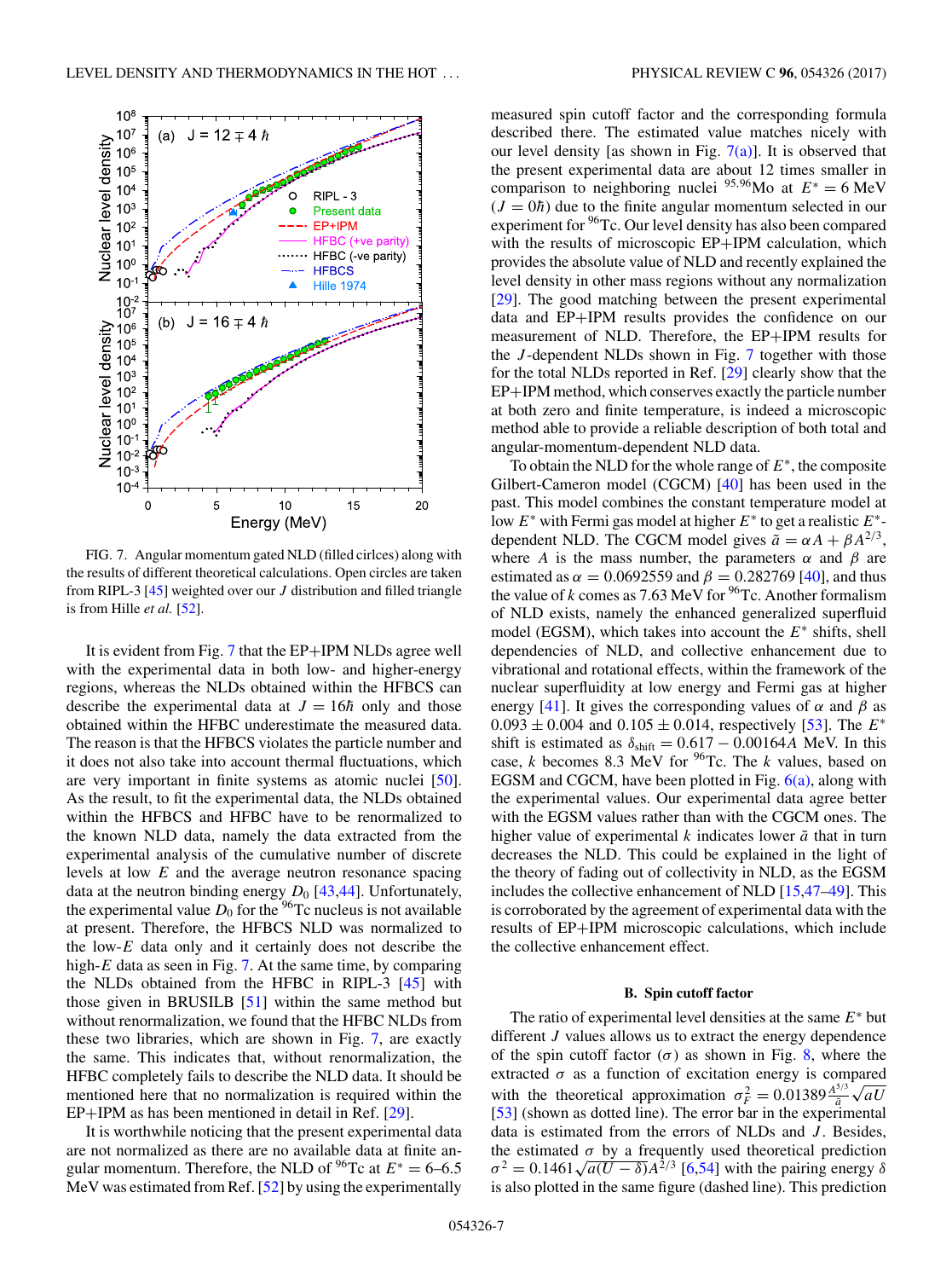<span id="page-7-0"></span>

FIG. 8. Excitation energy-dependent spin cutoff factor (filled symbols) along with different theoretical calculations. The dotted lines are taken from Ref. [\[53\]](#page-8-0), the dashed lines are taken from Ref. [\[54\]](#page-8-0). The continuous and double dot-dashed lines represent the  $\sigma_{\perp}$  and  $\sigma_{\parallel}$ , respectively, used in the EP+IPM calculation.

is based on a statistical mechanical calculation, which averages the square of the spin projection on the  $z$  axis over the single-particle states near the Fermi level [\[6\]](#page-8-0). The experimental data are also compared with the results of the microscopic EP+IPM calculations by using the Eqs.  $(11)$  and  $(12)$  as shown by the continuous ( $\sigma_{\perp}$ ) and double dot-dashed ( $\sigma_{\parallel}$ ) lines, respectively, in Fig. 8. It is seen that the trend of the extracted  $\sigma$  is reproduced by the EP+IPM ( $\sigma_{\perp}$ ) and the formulas given in Refs. [\[6,53,54\]](#page-8-0).

#### **C. Nuclear thermodynamical quantities**

As the NLDs obtained within the EP+IPM agree well with the experimental data, they can be used to calculate the TQ in order to understand the behaviors of the latter as functions of T and J. The TQ of  $96$ Tc have been estimated using EP+IPM NLDs for  $J = 12$  and 16  $\hbar$  as shown in Fig. 9. It can be seen from this figure that all the TQ show the correct trend as that observed in a nearby nucleus  $\frac{96}{9}$ Mo [\[11,12\]](#page-8-0). The free energy,





entropy, and average energy behave smoothly as functions of temperature as expected. However, the nature of heat capacity in  $96Tc$  is different from  $96Mo$  nucleus, namely there is a pronounced bump in the heat capacity of <sup>96</sup>Mo at around  $T \sim$ 0.7–1 MeV, which is close to the critical temperature  $T_c$  where the pairing gap collapses [\[11,12\]](#page-8-0). As for the heat capacity of <sup>96</sup>Tc, a little bump is seen at around  $T \sim 0.5-1.0$  MeV. This difference might come from the pairing property of odd-odd  $96$ Tc nucleus, which is weaker than that in even-even  $96$ Mo. It is also observed that the angular momentum does not have much effect on the nature of the TQ. Among the four TQ, the heat capacity is the most important quantity as it gives the useful information about the pairing phase transition. As can be seen from Fig. 9, the heat capacities for  $J = 12$  and 16  $\hbar$  coincide at high temperature (T > 1.5 MeV). However, at low  $T$ , there is a noticeable change due to the angular momentum. Therefore, the angular momentum could have an important role in even-even systems or for those nuclei that show the pairing reentrance phenomena [\[55\]](#page-8-0). Thus, it would be very interesting to study the angular momentum effect on the pairing phase transition in even-even systems in the near future.

#### **VI. SUMMARY AND CONCLUSIONS**

Angular momentum gated NLDs in the energy range of  $E^* = 5-15$  MeV have been extracted using the evaporated neutron energy spectra in the  ${}^{4}$ He +  ${}^{93}$ Nb reaction. The level density parameter and angular momentum were measured experimentally and used in the statistical model code to estimate the NLD. The use of a low-energy light-ion  $\alpha$  beam allows us to extract the NLD at below and above the particle threshold energy. The extracted NLDs for  $J = 12$  and 16  $\hbar$  were compared with the results of different microscopic calculations such as EP+IPM, HFBCS, and HFBC. It is observed that EP+IPM explains rather well the experimental data and thus it was used to extract the thermodynamic properties of <sup>96</sup>Tc nucleus. It is quite interesting to note that the free energy, entropy, and average energy show the correct trend as that observed in the nearby  $96$ Mo nucleus. However, the bump in the heat capacity of  $\frac{96}{3}$ Tc is not as pronounced as that seen in <sup>96</sup>Mo, in spite of being the same mass. This difference should not be a surprise since pairing in the even-even system as 96Mo is always stronger than that in the odd-odd system as <sup>96</sup>Tc. In addition, although the angular momentum does not have much effect on the nature of thermodynamic quantities, it would be very interesting to study the angular momentum effect on pairing correlation in even-even systems. In addition, the  $E^*$ -dependent spin cutoff factor has also been extracted and is found to be in reasonable agreement with the well-known theoretical formulas.

### **ACKNOWLEDGMENTS**

The numerical calculations within the EP+IPM were carried out using the FORTRAN IMSL Library by Visual Numerics on the RIKEN supercomputer HOKUSAI-GreatWave System. The theoretical study conducted by using the EP+IPM is supported by the National Foundation for Science and Technology Development (NAFOSTED) of Vietnam through Grant